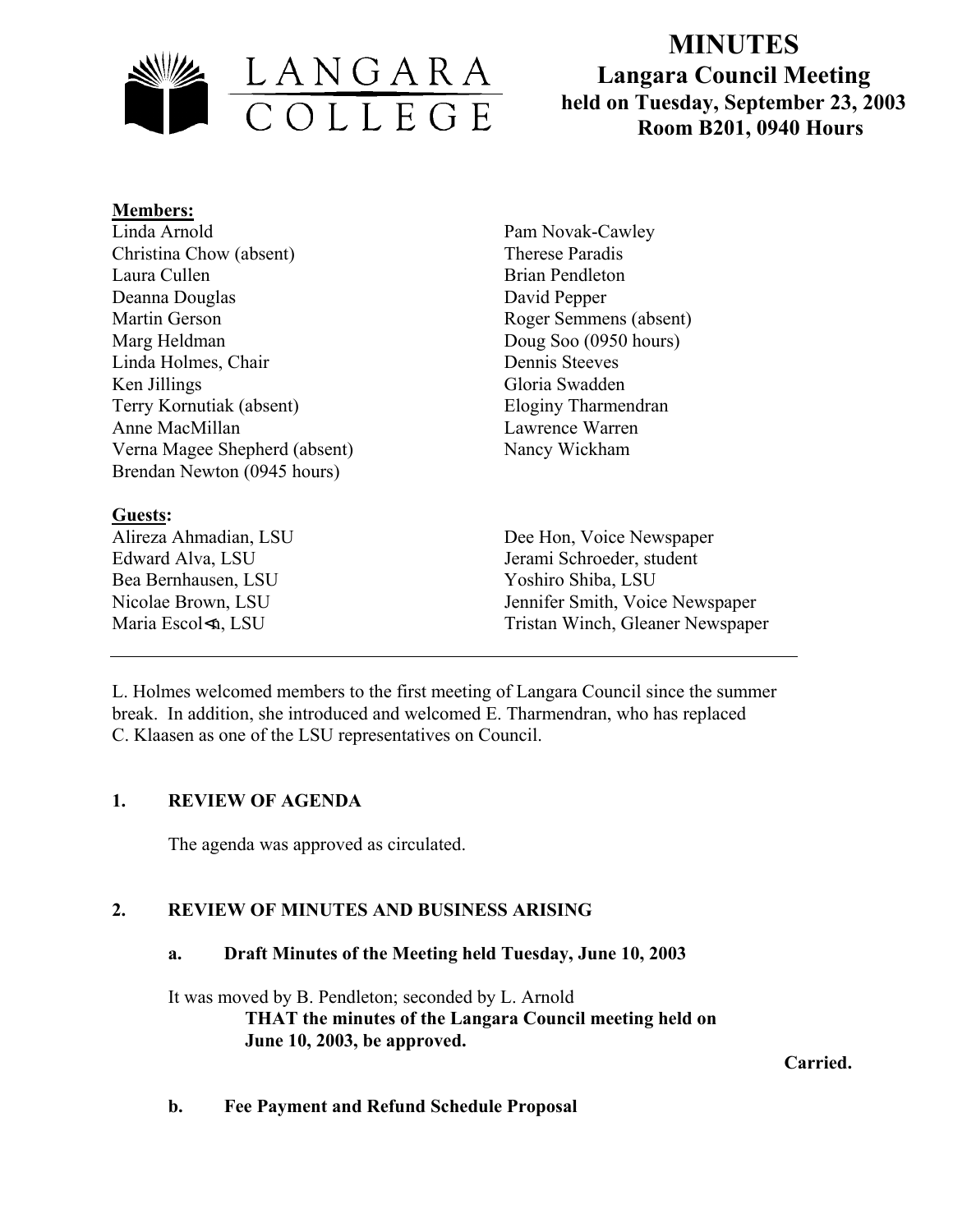L. Holmes briefly provided background to the Fee Payment and Refund Schedule proposal being presented and explained that the proposal was developed in consultation with a number of key groups at the College, including the: Admissions and Registration Committee; Deans and Division Chairs Committee; International Education Department; representatives from Langara Students' Union Executive and the Student and Education Support Services Student Advisory Committee.

It was noted that this proposal addresses a number of issues: a revised fee payment schedule; the impact of increasing GPA requirements at the university-level on colleges and institutions resulting in multiple-institution applications and registrations; the College's desire to stabilize class lists earlier so instructors can begin classroom instruction the first day of classes to provide a maximum instructional benefit to students; the Ministry's requirement for maximum FTE production; and most recently, an audit mandated by the provincial Auditor General's office.

It was noted that discussion would be held on the Fee Payment and Refund Schedule proposal at this meeting, with a vote to take place at a future meeting.

#### Deposit

L. Holmes described the proposed changes to the deposit and commitment fees, noting that deposit fees for Arts and Science students will be discontinued, and commitment fees to be applied to student tuition fees, will be increased to \$250 for Career and Limited Enrolment programs. In addition, she explained that International Education registrants will pay one fee each semester that will include a commitment fee, course fees, the Building Legacy fee and the Students' Union fee, with any overpayment being refunded to the student.

Three Division Chairs indicated support for the commitment fee, but recommended that it only be required from students in the first term, as completion of the first term is an indicator that a student is committed to the program.

It was clarified that special programs, for example, External Studies programming are exempt from the fees noted as they have a different fee structure and are based on a costrecovery model.

#### Registration

L. Holmes described the three different registration periods and the reasons why a student would not be dropped due to non-payment of fees, and explained that the College will establish an Instalment Payment Plan for those students who require an extended period to pay their tuition fees.

A recommendation was made to add another item to the list of exceptions for not being dropped from courses for reasons of non-payment: (v) those registrants who are enrolled in career core courses. The reason presented was that these are restricted courses and therefore student seats are confirmed, but the proposed drop policy will discourage these students from registering early because they will be required to pay earlier.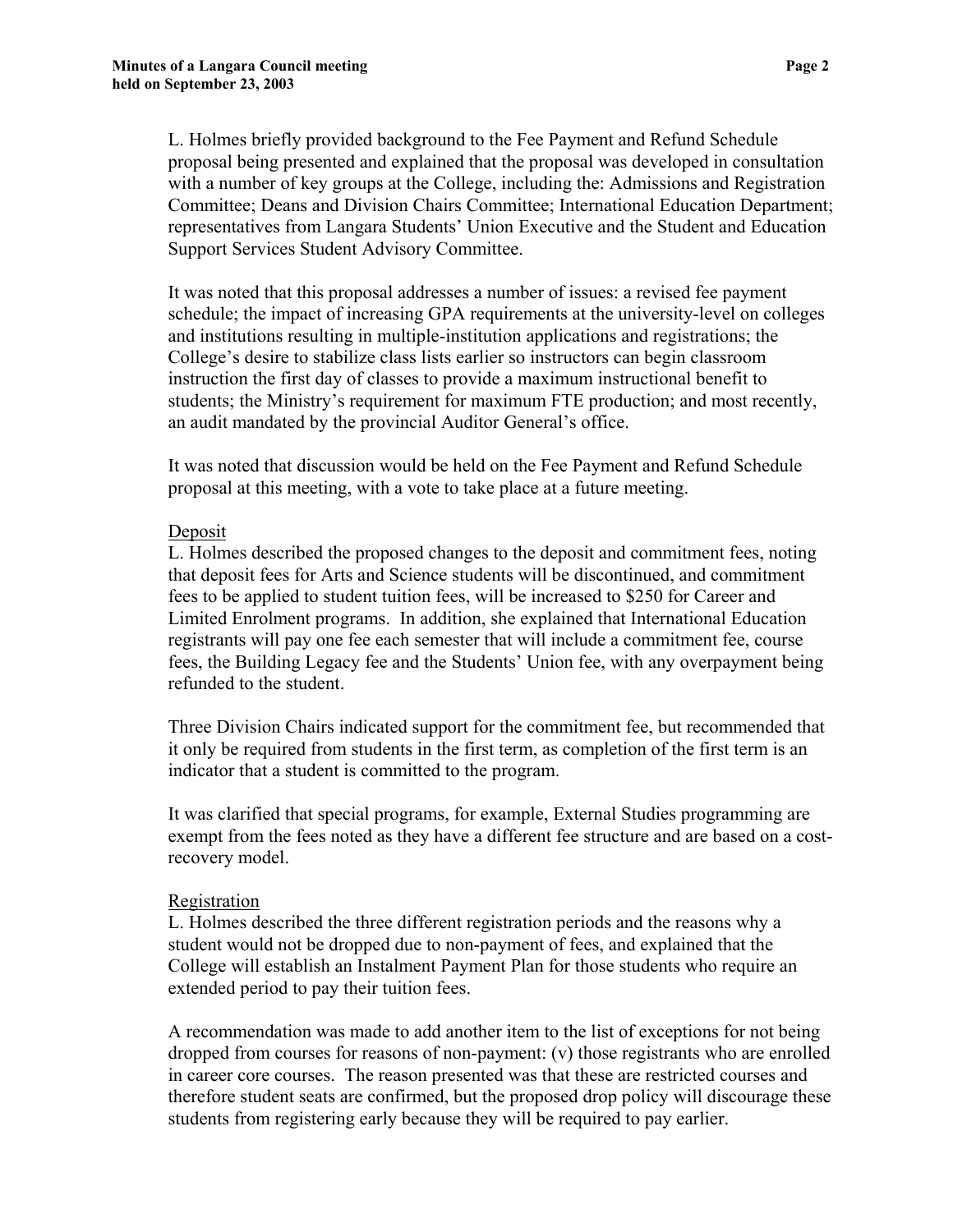In response to a question regarding the availability of course outlines on the web it was noted that outlines will be available for students who register for the Summer 2004 term at least 10 days in advance of registration.

L. Holmes noted that the logistics of an Instalment Payment Plan are to be coordinated by V. Magee Shepherd and D. Douglas once the proposal has been approved and that the input of students would be sought at that time. It was noted that no other college or institute provides the option of an Instalment Payment Plan to their students.

E. Tharmendran requested that the details of the Instalment Payment Plan be ironed out before approval is sought and further suggested that all the details need to be presented clearly before it can be considered for approval.

An LSU representative offered the assistance of the LSU in the development of the plan to ensure that students' needs are met and asked why the plan is necessary. It was explained that the entire Fee Payment and Refund Schedule proposal is based on the principle of access and opportunity for students. The College is working to reduce the number of seats being held by students who have no intention of keeping them. When students "hold" seats without paying for the course, this action prevents other students from registering for the course, and this impacts those who legitimately want to attend the course and are prepared to pay for it.

It was further noted that ultimately, it is the students who bear the costs of a course not filled to capacity. The College makes every effort to keep its tuition fee costs the lowest in the Lower Mainland by ensuring that students who take seats pay for the instruction received, and this proposal supports the maintenance of our low fee structure.

#### Refunds

L. Holmes described the refund process and a student asked whether the petition presented by the LSU in October 2002, specifically the request for a 50% refund in the first two weeks of class and a course swap option, was considered. In response, L. Holmes noted that the Banner system only recognizes one transaction at a time, which means that course swap tracking is not possible.

In response to the proposal for a 50% refund, M. Gerson explained that the College is working to achieve a balance between the rights of students who have already registered for a course and the students who are waiting to get into a course. It was noted that the College recognizes that the comings and goings of students in the beginning of a semester is disruptive to the learning environment and thus allowing course drops through the first six days of class will ensure that a student whose class is held only one day per week will have one additional day to make their decision about the class.

In response to a question about a 100% refund through the first week, it was noted a 100% refund was the College's policy prior to 1999 at which time add and drop transactions amounted to over 3,000 each per term. Since the change in policy, the number of transactions was reduced to less than 1,000 each.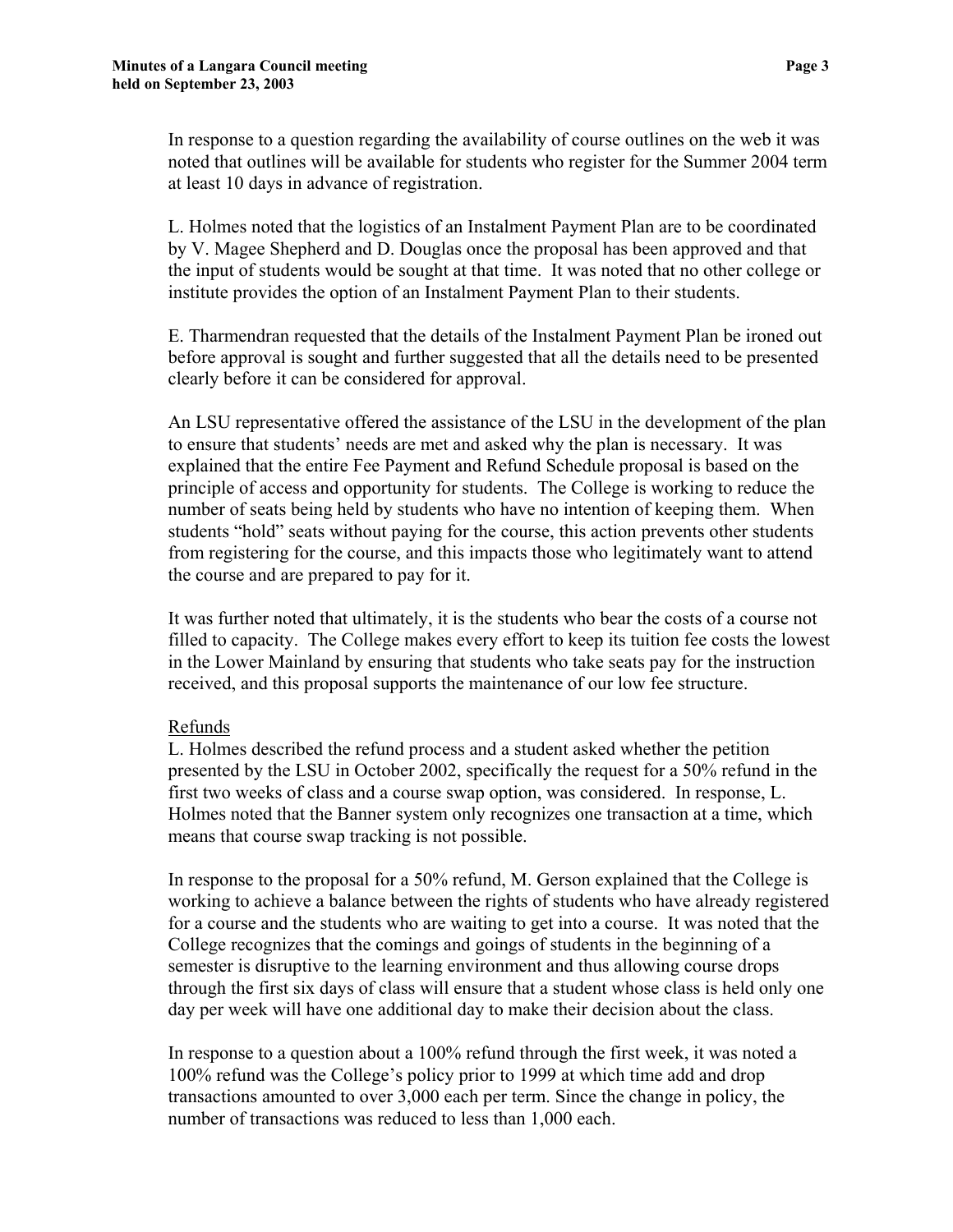The refund component of the proposal, if approved, will be implemented in 200410, in advance of the other changes. This will allow for an evaluation of the refund changes following implementation.

In response to a question about why students will be dropped because of payment issues rather than attendance issues, it was noted that attendance in a course is not a good measure of commitment. There are instances, especially in the September and January terms, where a student is out-of-province due to work commitments and unable to attend classes the first week, or a student may have a medical illness that prevents them from attending classes.

L. Holmes noted that the feedback provided at the table will be considered and any changes to the Fee Payment and Refund Schedule proposal will be distributed to Council members prior to the next meeting.

# **3. CURRICULUM ITEMS**

**a. Report from Education Council Meetings held May 13 and June 10, 2003**  P. Novak-Cawley reported that there were no financial implications from the decisions made at the Education Council meetings held May 13, 2003 and June 10, 2003. She noted that at the meeting held May 13, 2003, the Letter of Intent for a Collaborative Nursing Degree was approved for submission under the Ministry's Applied Degree program.

## **4. ACTION ITEMS**

## **a. Ministry Working Paper – "Mandates, Roles and Responsibilities"**

L. Holmes reported that in July 2003 the Ministry of Advanced Education invited feedback to a working paper, "Mandates, Roles and Responsibilities in the Public Post-Secondary Education System in B.C.". This document was subsequently distributed to members of the College Board, Education Council and Langara Council with a request that comments to be forwarded to L. Holmes by August 8, 2003 for compilation into a college-wide response.

L. Holmes provided a brief summary of the response to each question. D. Pepper reported that the Council of Post-Secondary Library Directors has submitted a response, making a specific recommendation regarding institutional collaboration and the sharing of resources. It was noted that the College's response to Question 8 supports collaborative arrangements.